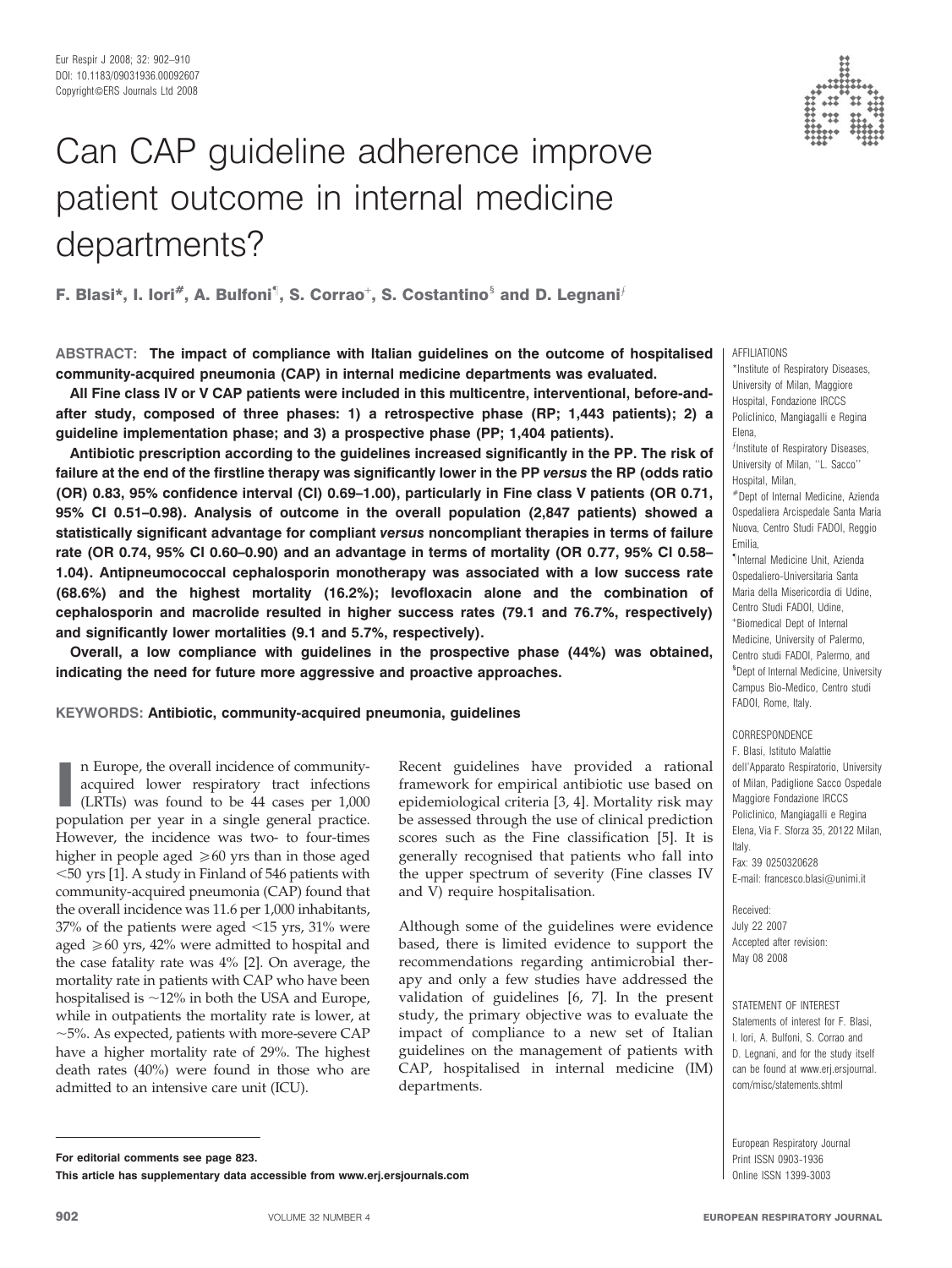

FIGURE 1. Italian Federation of Internal Medicine (FADOI) guidelines' indications for initial management of hospitalised community-acquired pneumonia (CAP). PSI: pneumonia severity index; BAL: bronchoalveolar lavage. #: azithromycin or clarithromycin; <sup>1</sup>: levofloxacin is the only fluoroquinolone with approved intravenous formulation in Italy.

### MATERIAL AND METHODS

#### Patient characteristics

All patients with CAP classified as Fine class IV or V (excluding those in Fine V directly admitted to the ICU) were included in the study [5].

CAP was defined as an acute LRTI characterised by 1) an acute pulmonary infiltrate evident on chest radiographs and compatible with pneumonia, and 2) confirmatory findings on clinical examination and acquisition of the infection in the community [4]. Immunocompromise was defined as primary immunodeficiency, immunodeficiency secondary to radiation treatment or use of cytotoxic drugs or steroids (daily doses of  $>$ 20 mg of prednisolone or the equivalent for 12 weeks), or AIDS [8, 9]. Pre-existing chronic obstructive pulmonary disease was diagnosed using criteria reported elsewhere [10].

The study was approved by the local ethic committee/review board and informed consent was obtained for each eligible

P

0.84

subject prior to entry into the prospective phase (PP). Patients

Data are presented as n (%), unless otherwise stated. IQR: interquartile range; NA: not available.  $*$ : continuity-adjusted Chi-squared test (missing data excluded), unless otherwise stated; <sup>1</sup>: t-test; <sup>+</sup>: Mann-Whitney U-test.

did not receive any new investigational drug or innovative diagnostic procedure and disease management was performed according to the usual clinical practice of the centre.

#### Study design

The present study was an Italian, national, multicentre  $(n=31)$ , interventional, before-and-after survey. The intervention was the implementation of Italian guidelines on management of CAP in IM departments.

The study was composed of three phases: 1) a retrospective phase (RP), in which each centre retrospectively collected data on diagnosis and management of all patients with CAP admitted to the IM departments between January 1 and December 31, 2002, according to local guidelines/clinical practice; 2) introduction and implementation of national CAP guidelines; and 3) the PP, in which each centre prospectively enrolled all patients hospitalised with CAP, between June 6, 2003 and May 31, 2004, and collected clinical and disease management data.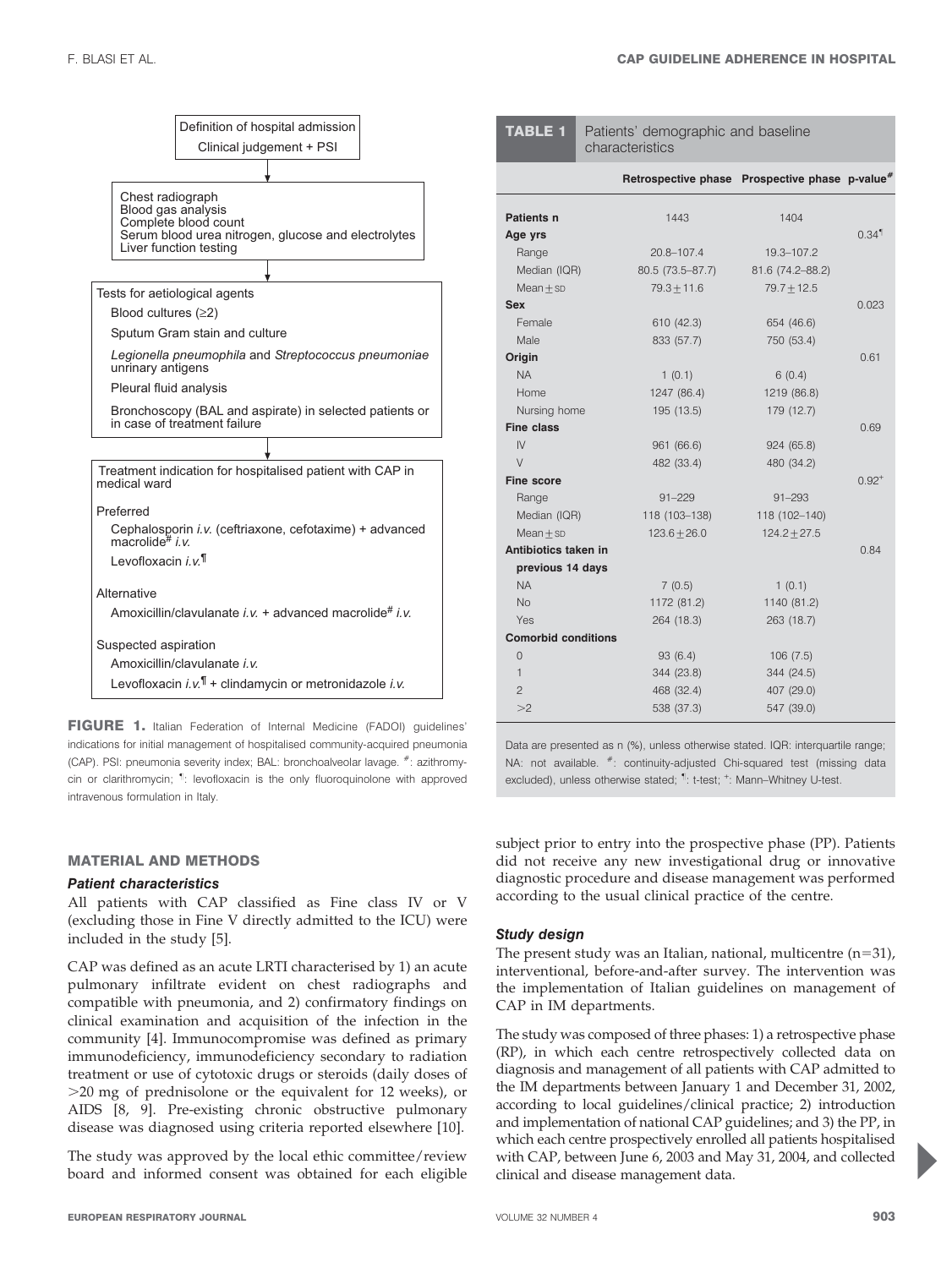**TABLE 2** Initial therapy, according to compliance with therapeutic Italian Federation of Internal Medicine recommendations and to study phase

|                     | Retrospective<br>phase | <b>Prospective</b><br>phase | p-value                |
|---------------------|------------------------|-----------------------------|------------------------|
| <b>All patients</b> |                        |                             |                        |
| Subjects n          | 1443 (100)             | 1404 (100)                  |                        |
| Compliant           |                        |                             |                        |
| Total               | 476 (33.0)             | 616 (43.9)                  | $< 0.001$ <sup>#</sup> |
| Monotherapy         | 150 (10.4)             | 214 (15.2)                  |                        |
| Combination         | 326 (22.6)             | 402 (28.6)                  |                        |
| Noncompliant        |                        |                             |                        |
| Total               | 967 (67.0)             | 788 (56.1)                  |                        |
| Monotherapy         | 710 (49.2)             | 551 (39.2)                  |                        |
| Combination         | 257 (17.8)             | 237 (16.9)                  |                        |
| Fine class IV       |                        |                             |                        |
| Subjects n          | 961 (100)              | 924 (100)                   |                        |
| Compliant           |                        |                             |                        |
| Total               | 323 (33.6)             | 421 (45.6)                  | $<$ 0.001 $^#$         |
| Monotherapy         | 101(10.5)              | 142 (15.4)                  |                        |
| Combination         | 222 (23.1)             | 279 (30.2)                  |                        |
| Noncompliant        |                        |                             |                        |
| Total               | 638 (66.4)             | 503 (54.4)                  |                        |
| Monotherapy         | 470 (48.9)             | 350 (37.9)                  |                        |
| Combination         | 168 (17.5)             | 153 (16.6)                  |                        |
| Fine class V        |                        |                             |                        |
| Subjects n          | 482 (100)              | 480 (100)                   |                        |
| Compliant           |                        |                             |                        |
| Total               | 153 (31.7)             | 195 (40.6)                  | $< 0.01$ <sup>1</sup>  |
| Monotherapy         | 49 (10.2)              | 72 (15.0)                   |                        |
| Combination         | 104(21.6)              | 123 (25.6)                  |                        |
| Noncompliant        |                        |                             |                        |
| Total               | 329 (68.3)             | 285 (59.4)                  |                        |
| Monotherapy         | 240 (49.8)             | 201 (41.9)                  |                        |
| Combination         | 89 (18.5)              | 84 (17.5)                   |                        |

Data are presented as n (%), unless otherwise stated. #: both continuityadjusted Chi-squared test and Wald Chi-squared test (logistic regression adjusting for study centre as a random effect); <sup>1</sup>: continuity-adjusted Chisquared test,  $p=0.005$  and Wald Chi-squared test,  $p=0.003$ .

The study was designed by F. Blasi and D. Legnani, with input from an advisory board that included all authors (see the Acknowledgements section).

#### Guideline implementation

During late 2001 and early 2002, a multidisciplinary group of experts prepared a new set of guidelines for the management of LRTIs, including CAP, in the IM setting on behalf of the Italian Federation of Internal Medicine (FADOI) [11]. Guideline implementation began after publication, between December 2002 and June 2003. The publication was distributed to all FADOI study centres, and the guidelines were presented at the Italian Internal Medicine national congress and discussed in ad hoc investigator groups prior to activation of the PP. Figure 1 summarises the general management and treatment indications suggested by the FADOI treatment guidelines [11].

#### Data collection

Data extracted from the clinic registries and patient records were used. The total numbers of CAP admissions in hospital and IM departments in each study period were also collected.

Patients' demographics, history, clinical status and diagnosis were collected at baseline on a case report form (CRF). Initial empirical antibiotic therapy and outcome were recorded. Information on initial antibiotic, dose, frequency and duration of administrations was also collected. All changes to the initial antimicrobial therapy were recorded. Antibiotic therapy assessment included therapy outcome (success or failure) and reason for failure (death, referral to ICU, intolerance, therapeutic failure or lack of efficacy). In case of failure, the second antibiotic therapy cycle was also recorded.

Clinical success was defined as the resolution or improvement of the symptoms of pneumonia, at the end of the first cycle of therapy. A therapeutic failure was defined as the worsening of symptoms or fever or the need for a new course of antibiotics.

Data regarding aetiology and specimens collected for pathogen isolation were also recorded. The participating sites were locally monitored by ad hoc trained personnel of a contract research organisation (CRO; Fidea srl, Milan, Italy). All CRFs were sent to the biostatistical department of the CRO and double-entered into a computer database. The database was checked for consistency and data that failed were reviewed by the study sponsor (Sanofi-Aventis Italia, Milan, Italy), with input from all authors.

#### Statistical analysis

The principal measure of compliance with guideline indications was the change in antibiotic prescription behaviour. The primary efficacy variables were the clinical outcome (success or failure) and mortality rate of the two survey phases at the end of the first therapy cycle. The time to clinical success within 30 days of admission was also examined.

Data were summarised using proportions if categorical, and  $mean  $\pm$  SD$  or median with quartiles if continuous. Associations between two categorical variables were tested using the Chisquared test, while associations between a categorical and a numerical variable were tested using unpaired t-tests or the Mann–Whitney U-test. Compliance with FADOI treatment recommendations was compared between study phases using both the Chi-squared test and a mixed-effect logistic regression model with the study centre as a random effect.

Analysis of clinical outcome was conducted using mixed-effect logistic regression models including study phase, Fine score in 10-point intervals (91–100 to 121–130, Fine class IV; and 131– 140 to  $>$  200, Fine class V) and antibiotic treatment in the previous 2 weeks (yes or no) as fixed effects and study centre as a random effect. Age, sex, origin (home versus nursing home residence) and concomitant diseases were not multivariateindependent predictors as they are accounted for in the Fine score algorithm, although they could be univariately associated with outcomes. This basic model was then extended to include therapy, categorised as compliant or noncompliant to FADOI recommendations, or further divided according to main antibacterial class. In-hospital mortality was analysed in the same manner as clinical outcome; however, models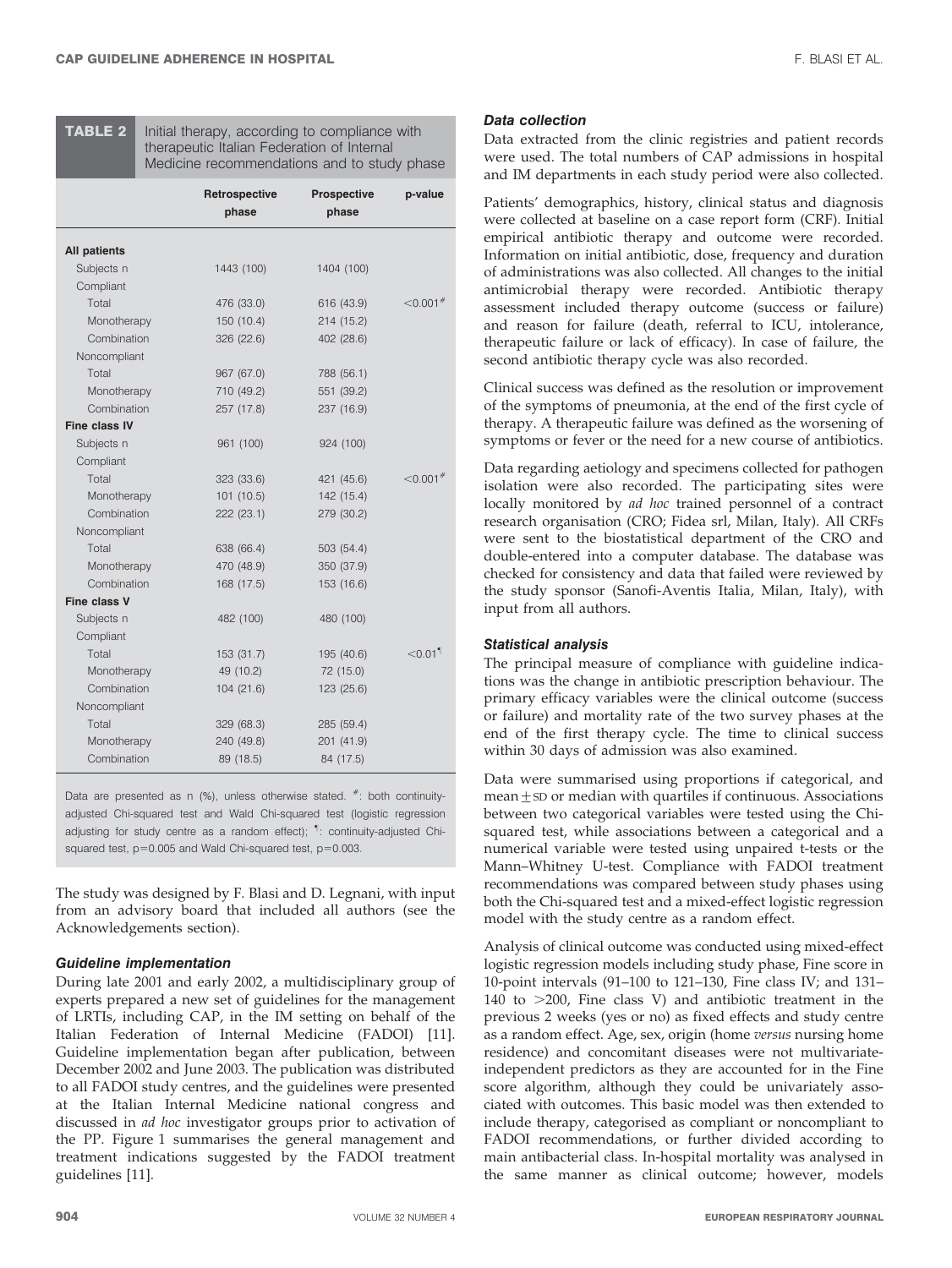Outcome and mortality at the end of initial therapy, according to study phase

|                           | Retrospective phase              | Prospective phase              | Adjusted analysis <sup>#</sup> |                             |                 |
|---------------------------|----------------------------------|--------------------------------|--------------------------------|-----------------------------|-----------------|
|                           |                                  |                                | OR <sup>1</sup>                | 95% CI                      | $p$ -value $^+$ |
| All patients              |                                  |                                |                                |                             |                 |
| Success rate <sup>§</sup> | $1031/1441$ (71.5) <sup>##</sup> | 1034/1400 (73.9) <sup>11</sup> | 0.83                           | $0.69 - 1.00$               | 0.049           |
| Death rate $f$            | 179/1443 (12.4)                  | 162/1404 (11.5)                | 0.81                           | $0.63 - 1.06$               | 0.12            |
| Fine class IV             |                                  |                                |                                |                             |                 |
| Success rate <sup>§</sup> | 778/959 (81.1)                   | 756/921 (82.1)                 | 0.94                           | $0.74 - 1.21$               | 0.65            |
|                           |                                  |                                |                                | $0.71 - 1.26^{++}$          | $0.88^{++}$     |
| Death rate $f$            | 52/961(5.4)                      | 51/924(5.5)                    | 1.03                           | $0.67 - 1.58$               | 0.89            |
|                           |                                  |                                |                                | $0.63 - 1.69$ <sup>++</sup> | $0.99^{++}$     |
| Fine class V              |                                  |                                |                                |                             |                 |
| Success rate <sup>§</sup> | 253/482 (52.5)                   | 278/479 (58.0)                 | 0.71                           | $0.53 - 0.94$               | 0.018           |
|                           |                                  |                                |                                | $0.51 - 0.98^{++}$          | $0.036^{++}$    |
| Death rate $f$            | 127/482 (26.3)                   | 111/480 (23.1)                 | 0.71                           | $0.50 - 0.99$               | 0.046           |
|                           |                                  |                                |                                | $0.48 - 1.05$ <sup>++</sup> | $0.090^{++}$    |

OR: odds ratio; CI: confidence interval.  $*$ : multiple logistic regression model including study phase, Fine score (as a numerical variable on a 10-point scale), antibiotic treatment in the previous 2 weeks (yes or no) and study centre (as a random effect). <sup>1</sup>: for failure or death in the prospective versus retrospective phase. <sup>+</sup>: Wald Chisquared test. <sup>§</sup>: successes/total patients with known outcome (%). <sup>f</sup>: deaths/total patients (%). <sup>##</sup>: failures other than death were: persistence of symptoms, n=214; intolerance, n=7; and worsening leading to intensive care unit (ICU) admission, n=10. Two patients with missing outcome were excluded from analysis. <sup>11</sup>: failures other than death were: persistence of symptoms, n=187; intolerance, n=9; worsening leading to ICU admission, n=7; and not reported, n=1. Four patients with missing outcome were excluded from analysis. <sup>++</sup>: with Bonferroni correction for performing separate analyses in both Fine class subgroups.

comparing main antibacterial treatments were not adjusted for study centre because of the small number of fatal events per treatment group. According to an intention-to-treat approach, only initial therapies, irrespective of their duration, were considered in all multivariate analyses. Subgroup analyses using similar models were also conducted according to Fine class. Odds ratios (ORs) with confidence intervals (CIs) and Wald-type p-values were calculated, adjusting for all other factors included in the model.

Time to success, i.e. time to discharge, was calculated from admission to discharge after cure using the Kaplan–Meier method. This time was equivalent to the length of hospital stay in instances of success within 30 days of admission, and was otherwise supressed at 30 days, or earlier in instances of failure when the patient was alive (e.g. transferred to the ICU). Comparisons of time to success were carried out using Cox's proportional hazard regression models, including study phase, Fine score, previous antibiotic prescription and initial therapies (compliant versus noncompliant), with study centre as a stratification factor. Hazard ratios (HRs) with CIs and p-values were calculated, provided that the proportionality assumption (tested using time-dependent covariates) was met.

All tests were two-sided. Values of  $p<0.05$  were considered statistically significant; therefore, ORs were reported with their 95% CI. For analyses of clinical outcome and mortality within subgroups, i.e. Fine class, CIs and p-values with Bonferroni correction (exact formula) for multiple comparisons have been reported.

Statistical analysis was performed by Studio Associato Airoldi, Cicogna e Ghirri (Milan, Italy).

# RESULTS

A total of 1,443 and 1,404 patients were included in the RP and PP of the study, respectively, by the participating IM departments. Among the total number of pneumonia hospital admissions, 24.0% in the RP and 24.7% in the PP were admitted to IM departments; of these, 60.0% in the RP and 60.9% in the PP were classified as Fine class IV–V patients. Patients' main demographic and clinical characteristics are summarised in table 1. A significant number of elderly patients were admitted, with 74.2 and 70.6% of patients being aged 65–90 yrs in the RP and PP, respectively, while 16.0 and 19.2%, respectively, were aged  $\geq 90$  yrs. A total of 66.6 and 33.4% of patients in the RP, and 65.8 and 34.2% in the PP, were classified as Fine class IV and V, respectively. One or more comorbidities were present in 93.6 and 92.5% of patients in the RP and PP, respectively. Two or more chronic diseases associated with CAP were present in 69.7% of cases in RP and 67.9% of cases in PP (table 1).

After guideline implementation, compliant antibiotic prescribing increased significantly in the PP compared with the RP (44 versus 33%, respectively;  $p<0.001$ ). The increase in compliance was present in both Fine class IV and V patients (table 2). Specifically, the use of a  $\beta$ -lactam/ $\beta$ -lactamase inhibitor combination with an advanced macrolide nearly doubled during the PP. Moreover, a shift from prescribing  $\beta$ -lactams to prescribing respiratory fluoroquinolones as initial monotherapy was observed (see the online supplementary data). Mean $±$ sD daily drug dosages for the most commonly prescribed antibiotics were as follows: ceftriaxone  $1.7 \pm 0.4$  g, levofloxacin  $0.5 \pm 0.1$  g, amoxicillin-clavulanate  $4.4 \pm 0.9$  g, azithromycin  $0.5 \pm 0$  g and clarithromycin  $1.0 \pm 0.1$  g.

P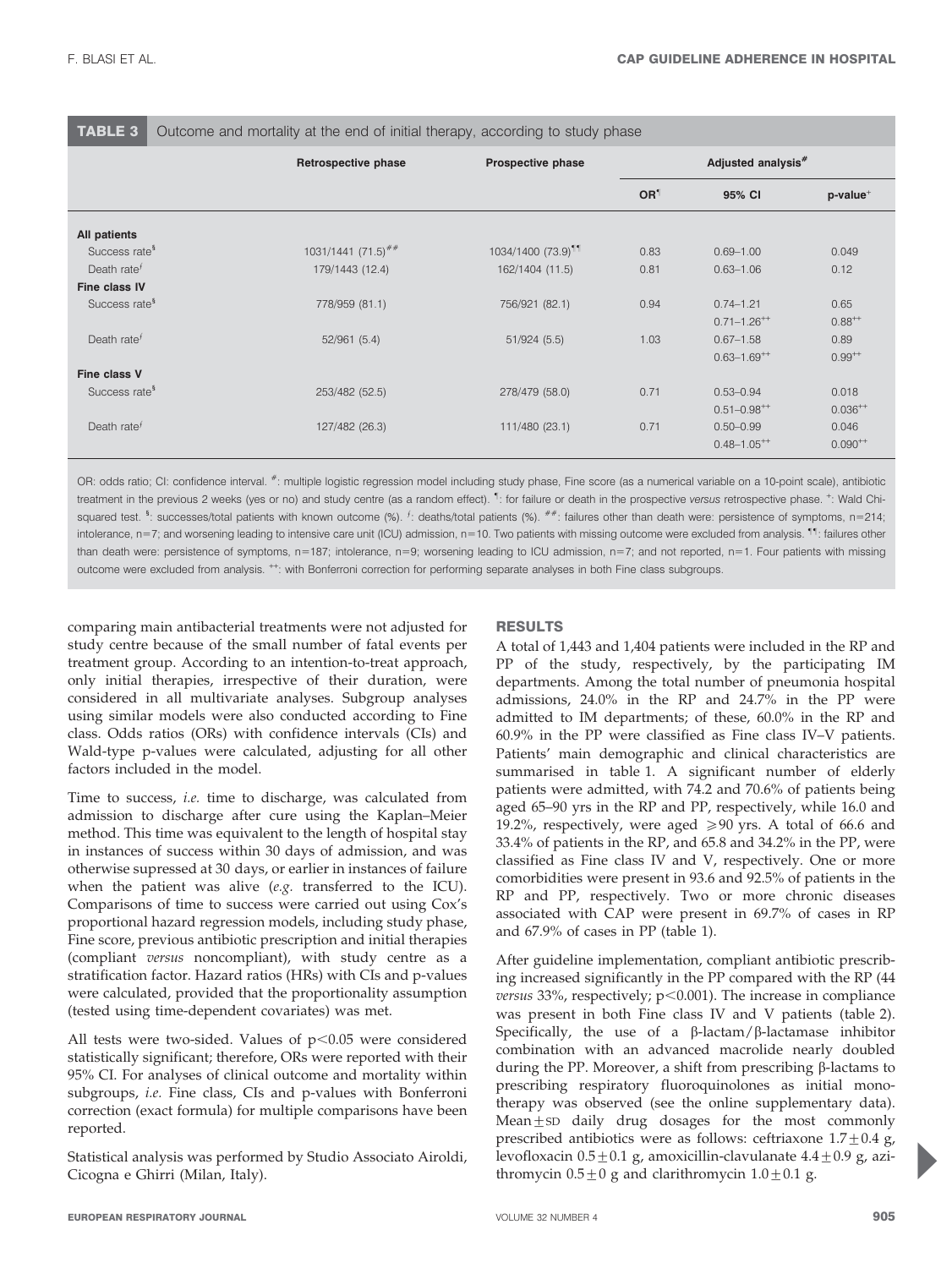TABLE 4 Outcome and mortality at the end of initial therapy, according to compliance with therapeutic Italian Federation of Internal Medicine recommendations and to study phase

|                            | Noncompliant                     | Compliant                     | Adjusted analysis# |                             |                 |
|----------------------------|----------------------------------|-------------------------------|--------------------|-----------------------------|-----------------|
|                            |                                  |                               | OR <sup>1</sup>    | 95% CI                      | $p$ -value $^+$ |
| All patients               |                                  |                               |                    |                             |                 |
| Success rate <sup>§</sup>  | $1231/1752$ (70.3) <sup>##</sup> | 834/1089 (76.6) <sup>11</sup> | 0.74               | $0.60 - 0.90$               | 0.004           |
| Death rate $f$             | 234/1755 (13.3)                  | 107/1092 (9.8)                | 0.77               | $0.58 - 1.04$               | 0.082           |
| Fine class IV              |                                  |                               |                    |                             |                 |
| Success rate <sup>§</sup>  | 909/1139 (79.8)                  | 625/741 (84.3)                | 0.75               | $0.57 - 0.98$               | 0.036           |
|                            |                                  |                               |                    | $0.55 - 1.02^{++}$          | $0.071^{++}$    |
| Death rate $f$             | 67/1141 (5.9)                    | 36/744 (4.8)                  | 0.85               | $0.54 - 1.35$               | 0.48            |
|                            |                                  |                               |                    | $0.50 - 1.45$ <sup>**</sup> | $0.73^{++}$     |
| Fine class V               |                                  |                               |                    |                             |                 |
| Success rate <sup>\$</sup> | 322/613 (52.5)                   | 209/348 (60.1)                | 0.74               | $0.55 - 1.00$               | 0.053           |
|                            |                                  |                               |                    | $0.53 - 1.05$ <sup>**</sup> | $0.10^{++}$     |
| Death rate $f$             | 167/614 (27.2)                   | 71/348 (20.4)                 | 0.76               | $0.52 - 1.10$               | 0.14            |
|                            |                                  |                               |                    | $0.49 - 1.16^{++}$          | $0.26^{++}$     |

OR: odds ratio; CI: confidence interval. #: multiple logistic regression model including compliance with therapeutic recommendations, study phase, Fine score (as a numerical variable on a 10-point scale), antibiotic treatment in the previous 2 weeks (yes or no) and study centre (as a random effect). " : for failure or death in compliant versus noncompliant therapy and in the prospective versus retrospective phase.  $^{\star}$ : Wald Chi-squared test. <sup>§</sup>: successes/total patients with known outcome (%). <sup>f</sup>: deaths/ total patients (%).  $\#$  failures other than death were: persistence of symptoms, n=264; intolerance, n=8; worsening leading to intensive care unit (ICU) admission, n=14; and not reported, n=1. Three patients with missing outcome were excluded from analysis. <sup>11</sup>: failures other than death were: persistence of symptoms, n=137; intolerance, n=8; and worsening leading to ICU admission, n=3. Three patients with missing outcome were excluded from analysis. <sup>++</sup>: with Bonferroni correction for performing separate analyses in both Fine class subgroups.

Firstline antibiotic therapy was successful in 1,031 (71.5%) out of 1,441 patients in the RP and in 1,034 (73.9%) out of 1,400 patients in the PP with known outcome. The OR (95% CI) for failure in the PP versus the RP, adjusted for risk factors and study centre, was  $0.83$  (0.69-1.00; p=0.049). The benefit was particularly evident in Fine class V patients, in whom the adjusted OR (95% CI) was 0.71 (0.51-0.98; p=0.036 with Bonferroni correction). The concomitant reduction in overall mortality, from 12.4% in the RP to 11.5% in the PP, was not statistically significant  $(0.81 (0.63-1.06); p=0.12;$  table 3).

Success rates during firstline antibiotic treatment were 74.5 and 70.1% in the RP, versus 78.2 and 70.5% in the PP, for compliant therapies and noncompliant therapies, respectively. Mortality at the end of firstline antibiotic treatment in the RP was 11.1% for compliant therapies and 13.0% for noncompliant therapies, versus 8.8% for compliant therapies and 13.7% for noncompliant therapies in the PP (see online supplementary data). The interactions between compliance and study phase were not statistically significant ( $p > 0.10$ ). The analysis of outcome and mortality at the end of initial therapy for the overall population (2,847 patients in total in the RP and PP), according to compliance with the FADOI treatment guidelines and adjusting for risk factors, study phase and study centre, showed a significant advantage for compliant versus noncompliant therapies in terms of success rate, with an adjusted OR (95% CI) for failure of  $0.74$  (0.60–0.90; p=0.004). The effect on mortality failed to achieve statistical significance, although the point estimate was similar  $(0.77 \ (0.58-1.04)$ ; p=0.082; table 4). In these models, the ORs for failure and for mortality were still in favour of the PP after adjusting for compliance, although to a lesser extent than in models that did not adjust for compliance: the OR (95% CI) for failure in the PP versus RP after adjusting for compliance, in addition to risk factors and study centre, was 0.86 (0.71-1.03;  $p=0.10$ ), and the OR (95% CI) for death was  $0.84$  (0.64–1.10; p=0.19), compared with ORs of 0.83 and 0.81 for failure and death, respectively, in models that adjusted for risk factors and study centre but not for compliance (see online supplementary data).

These results were mirrored by the adjusted HRs for discharge from hospital within 30 days of admission (fig. 2). Considering the overall population (RP and PP), compliant versus noncompliant therapies resulted in an HR (95% CI) of 1.10 (1.00– 1.20;  $p=0.050$ ) for an earlier discharge in patients treated according to guidelines (fig. 2a). Figure 2 shows the HRs for discharge in Fine class IV and V (fig. 2b and c, respectively).

Table 5 shows the results of considering the efficacy of different antibiotics, in terms of success rate and adjusted ORs. Comparing the different antibiotics with antipneumococcal cephalosporin monotherapy, for which the success rate was 68.6%, levofloxacin alone was the most active (success rate 79.1%; OR 0.65 (95% CI 0.45–0.95);  $p=0.026$ ), followed by the combination of levofloxacin and antipneumococcal  $\beta$ -lactam (78.8%; 0.66 (0.40–1.08); p=0.097) and by the combination of macrolide and cephalosporins (76.7%;  $0.72$  (0.49-1.05);  $p=0.084$ ).

Antipneumococcal cephalosporin monotherapy was associated with the highest mortality (16.2%). Levofloxacin alone and the combination of cephalosporin and macrolide resulted in a significantly lower mortality (9.1 and 5.7%, respectively), whereas the combination of antipneumococcal penicillin and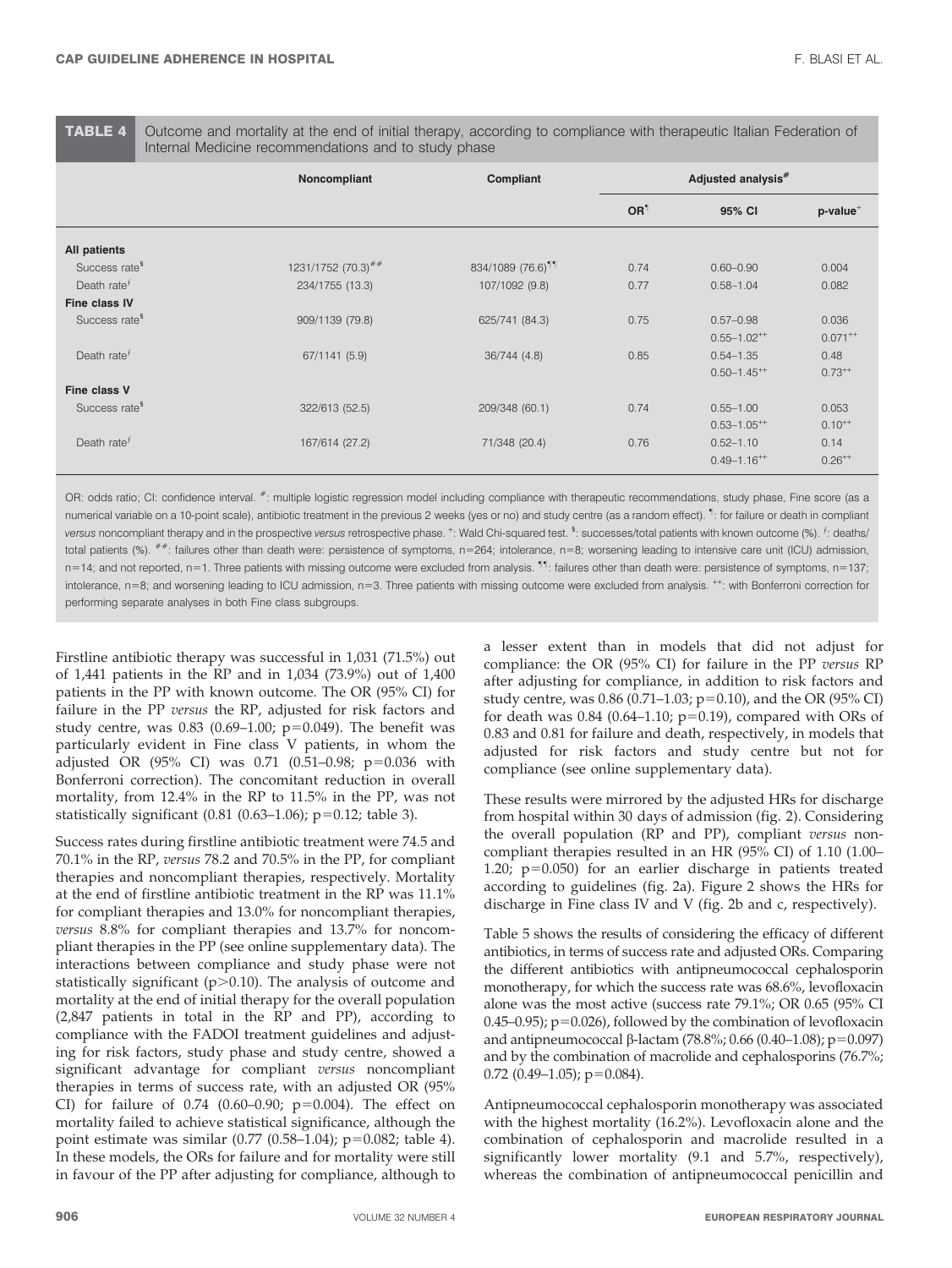macrolide had no significant difference in mortality when compared with cephalosporin alone (fig. 3).

When the present study commenced and according to the existing guidelines, nursing home patients were included as CAP. Being a nursing home resident is acknowledged as a risk factor in the Fine scoring system by assigning 10 additional points. Therefore, differences in the proportion of nursing home patients were accounted for in the analyses of the outcomes (13.5 and 12.8% in the RP and PP, respectively,  $p=0.61$ ; 11.3 and 14.3% for compliant and noncompliant therapies, respectively,  $p=0.023$ ). However, a sensitivity analysis was performed, excluding patients coming from nursing homes (see online supplementary data). The OR (95% CI) for mortality of the PP versus RP was slightly lower, at 0.80 (0.59–1.09) instead of 0.81, while for failure it was increased from 0.83 to 0.86 (0.70–1.05) and the corresponding p-value increased from 0.049 to 0.14. The ORs (95% CI) of compliant versus noncompliant therapies were lower than in the main analysis: 0.72 (0.58–0.89) instead of 0.74 for failure, 0.74 (0.53–1.03) instead of 0.77 for mortality, the corresponding p-values being similar to the whole-sample analysis (see online supplementary data).

A significant association was found between increasing Fine score and CAP mortality, with an adjusted OR (95% CI) of 1.43  $(1.36-1.50; p<0.0001)$  for each 10-unit increase over the whole range of values (91 to  $>200$ ). In addition, a significant association was identified between increasing Fine score and clinical failure, with an adjusted OR (95% CI) of 1.30 (1.25–1.34;  $p<0.0001$ ) for each 10-unit increase between 91 and  $>200$  (see online supplementary data).

Previous antibiotic treatment was positively associated with clinical failure, with an adjusted OR (95% CI) of 1.46 (1.16–1.84;  $p=0.002$ ). Conversely, previous antibiotic treatment was not significantly associated with increased mortality (1.26 (0.91– 1.75);  $p=0.15$ ; see online supplementary data).

Concerning the aetiological diagnostic tests performed, no difference was observed between the two study phases. A possible aetiological diagnosis was obtained in  $\langle 12\%$  of patients in both phases, mainly from sputum specimen (data not shown).

### **DISCUSSION**

Notwithstanding the advances in the antimicrobial management of pneumonia, this disease is still associated with considerable morbidity and mortality, especially in elderly patients. Over the last decade, several national and international guidelines have been devised in order to improve the management of pneumonia. Guidelines deal with different aspects of pneumonia management, from site of care to severity criteria, diagnostic tests and empirical antibiotic therapy. So far, few studies have attempted to give an overall picture of pneumonia management in ''real life'' conditions or evaluated the consequences of disease management following guideline implementation [6, 7]. Following the release of the Italian guidelines for pneumonia management in 2002, 31 IM departments from across Italy were enrolled. Centres provided retrospective data on pneumonia management in their wards for 2002, centre personnel were instructed on guideline changes and modifications through ad hoc meetings and



FIGURE 2. Discharge from hospital within 30 days of admission, according to compliance  $(\text{---})$  or noncompliance  $(\cdots)$  with therapeutic recommendations for a) all patients, b) Fine class IV patients and c) Fine class V patients. Hazard ratios (HRs), the ratios of the probability of being discharged for patients initially treated with compliant therapy versus noncompliant therapy, were calculated using Cox's proportional-hazard regression models adjusting for study phase, Fine score, previous antibacterial treatment and study centre. HRs (95% confidence intervals) were as follows: a) 1.10 (1.00-1.20),  $p=0.050$ ; b) 1.08 (0.95-1.22),  $p=0.35$  with Bonferroni correction for performing the same comparison in both Fine class subgroups; and c)  $1.19$  (0.97-1.45),  $p=0.11$  with Bonferroni correction for performing the same comparison in both Fine class subgroups.

national congresses, and prospective data on pneumonia management of admitted patients were collected between 2003 and 2004. The present study is the first in Italy to evaluate

P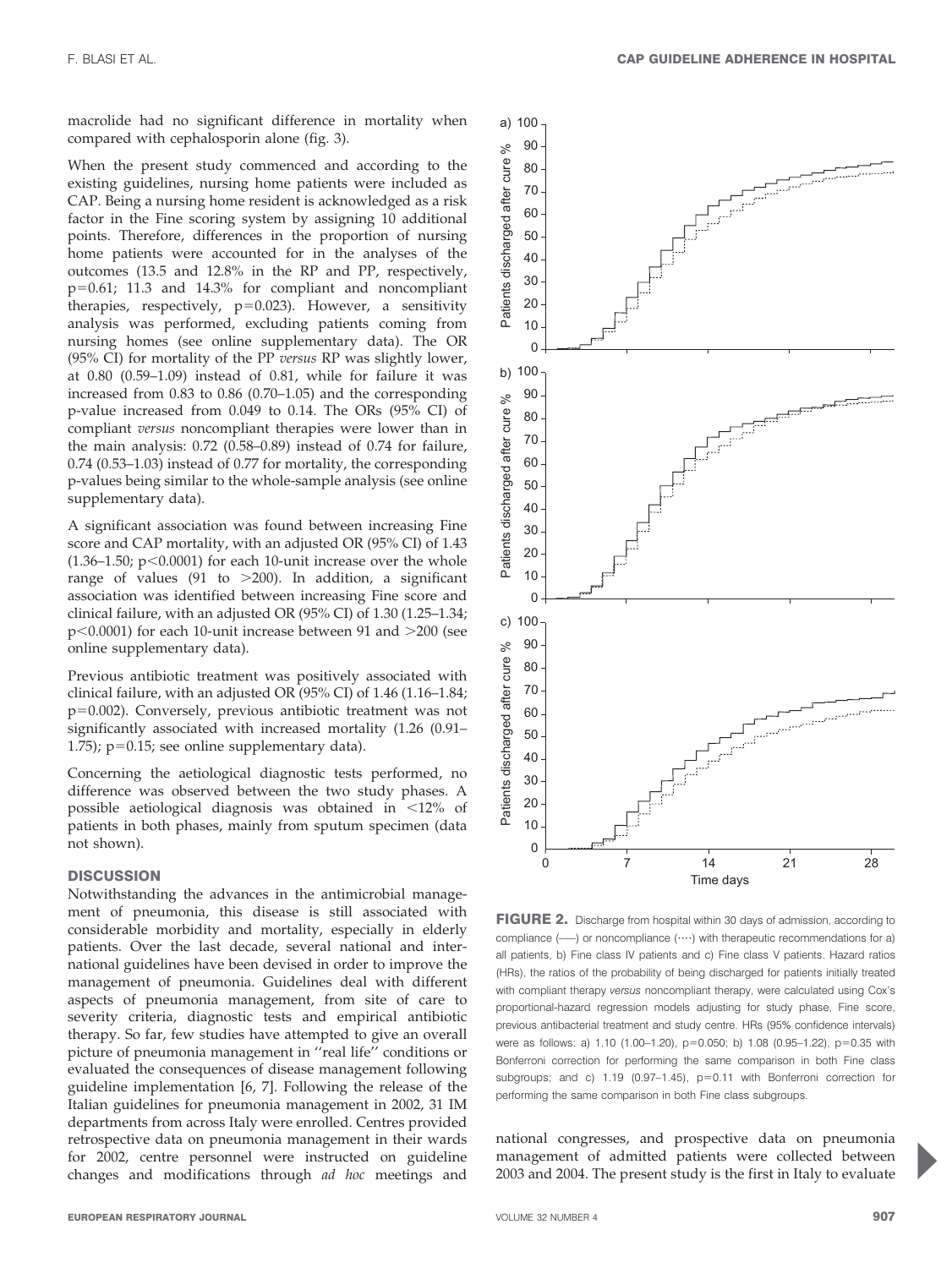# **TABLE 5** Outcome at the end of initial therapy, according to type of drug

| Initial therapy                                                 | Success rate <sup>#</sup> | Adjusted analysis <sup>1</sup> |               |                          |
|-----------------------------------------------------------------|---------------------------|--------------------------------|---------------|--------------------------|
|                                                                 |                           | $OR+$                          | 95% CI        | $p$ -value $\frac{8}{3}$ |
| Ceftriaxone, cefotaxime or cefepime alone                       | 310/452 (68.6)            |                                |               |                          |
| Amoxycillin/clavulanate or ampicillin/sulbactam alone           | 268/378 (70.9)            | 0.82                           | $0.58 - 1.16$ | 0.25                     |
| Levofloxacin alone                                              | 287/363 (79.1)            | 0.65                           | $0.45 - 0.95$ | 0.026                    |
| Other noncompliant monotherapies                                | 309/428 (72.2)            | 0.97                           | $0.69 - 1.35$ | 0.85                     |
| Ceftriaxone, cefotaxime or cefepime plus macrolide              | 253/330 (76.7)            | 0.72                           | $0.49 - 1.05$ | 0.084                    |
| Amoxycillin/clavulanate or ampicillin/sulbactam plus macrolide  | 168/229 (73.4)            | 0.70                           | $0.46 - 1.07$ | 0.093                    |
| Levofloxacin plus antipneumococcal $\beta$ -lactam <sup>+</sup> | 123/156 (78.8)            | 0.66                           | $0.40 - 1.08$ | 0.097                    |
| <b>Noncompliant combinations</b>                                | 325/463 (70.2)            | 0.98                           | $0.71 - 1.36$ | 0.90                     |

OR: odds ratio; CI: confidence interval. #: successes/total patients on given therapy (%); 1: multiple logistic regression model including initial therapy, study phase, Fine score (as a numerical variable on a 10-point scale), antibiotic treatment in the previous 2 weeks (yes or no) and study centre (as a random effect);  $^+$ : for failure with each therapy versus ceftriaxone, cefotaxime or cefepime alone; <sup>§</sup>: Wald Chi-squared test; <sup>f</sup>: ceftriaxone, cefotaxime, cefepime, amoxicillin/clavulanate or equivalent penicillin.

before-and-after clinical practice changes in pneumonia following guideline implementation.

Antibiotic prescribing measures, outcome and habits were compared during the RP and PP. After guideline implementation, a significant increase in the use of compliant therapies occurred; in particular, combination therapy with  $\beta$ -lactam plus macrolide and a respiratory fluoroquinolone monotherapy was observed, as opposed to monotherapy with  $\beta$ -lactam. These changes were associated with a significant reduction in the OR for failure following guideline implementation, particularly in



FIGURE 3. Mortality during first therapy cycle according to main initial therapies. Data are presented as adjusted odds ratios (ORs) with 95% confidence intervals (CIs) versus antipneumococcal cephalosporin alone. Multiple logistic regression model including initial therapy, study phase, Fine score (as a numerical variable on a 10-point scale) and previous antibiotic treatment (yes or no). ORs  $(95\% \text{ Cls})$  were as follows: levofloxacin 0.59  $(0.37-0.94)$ , p=0.026; antipneumococcal penicillin 1.01 (0.68-1.50),  $p=0.97$ ; antipneumococcal cephalosporin and macrolide 0.32 (0.19-0.56),  $p<0.001$ ; antipneumococcal penicillin and macrolide 0.81 (0.50-1.34), p=0.42. Mortality rates: antipneumococcal cephalosporin, 16.2%; levofloxacin, 9.1%; antipneumococcal penicillin, 15.9%; antipneumococcal cephalosporin and macrolide, 5.7%; antipneumococcal penicillin and macrolide, 12.2%.

the more severe patients (Fine class V). This clinical improvement is probably related to treatment choice, as the effect was maintained after correction for confounding factors.

Analysis of the overall population (RP and PP patients) confirmed that the compliance to the guidelines was associated with a significant improvement in terms of success rate and an advantage in terms of mortality, with a faster discharge from hospital. Levofloxacin monotherapy was the most active treatment in terms of success rate, followed by the combination of either levofloxacin or advanced macrolides with antipneumococcal cephalosporins. Moreover, advanced macrolides, in combination with antipneumococcal cephalosporins and levofloxacin monotherapy, were the best treatment approaches in terms of reduction of mortality.

These findings are consistent with retrospective data in the literature indicating that the most successful antibiotic approaches are the combined use of a cephalosporin plus a macrolide, or a fluoroquinolone alone [12–14]. A more recent prospective study limited the survival benefits of combination therapy to more severely ill patients with bacteraemic pneumococcal pneumonia [15]. Similar conclusions were also reached in an article by SHEFET et al. [16].

Interpretation of differences in the outcome of therapeutic approaches in the present study, as well as in similar surveys, should be approached with caution considering that the treatment assignment was not randomised. However, in the current study, efforts were made to adjust outcome analyses for known risk factors (Fine score) and for study centre (a source of variation possibly related to otherwise unspecified confounders). These corrections may be expected to reduce, but not eliminate, possible biases related to baseline differences between patients given different antibiotics. A further bias affecting outcome may be due to underdosing of some antibiotic classes compared with others. This does not appear to be the case in the present study, as drug dosing schemes were in line with guideline indications.

The present study confirms the association between Fine score and mortality, and also indicates a possible role of this scoring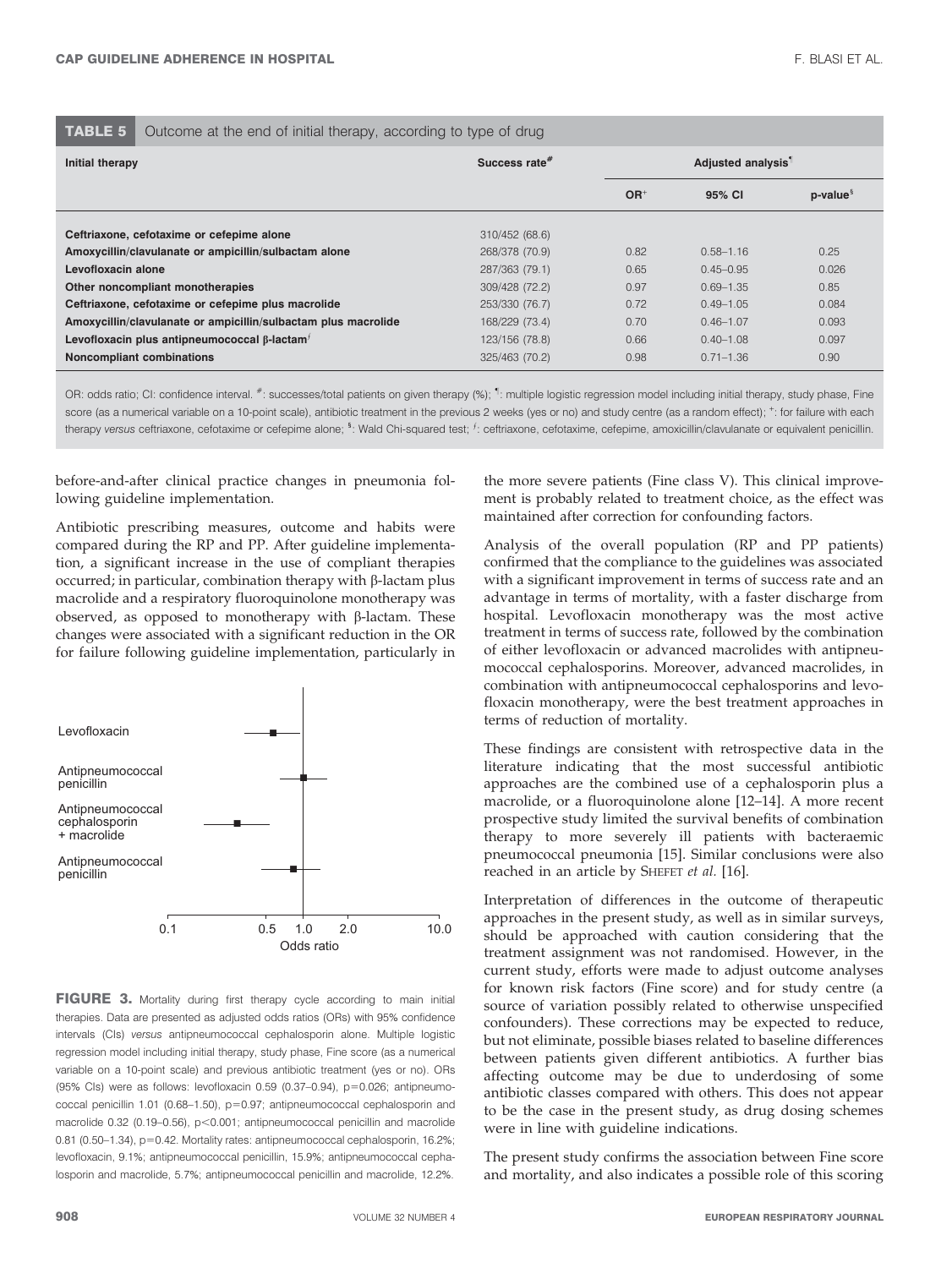system in predicting clinical failure. Known risk factors, such as increased age, concomitant diseases and nursing home residence, were included in the Fine scoring and were, therefore, not considered as independent predictors in the analyses.

Another interesting finding of the present study is that previous antibiotic treatment, in the 2 months preceding admission, was associated with clinical failure but not with mortality.

The microbiological data were not reported in detail because an aetiological diagnosis was available in only a very limited number of cases  $\left($  < 12% of patients). This is presumably the reason for the extremely divergent data, in terms of leading pathogens, compared with recognised epidemiological data. Most available specimens were sputum samples, with very low rates of blood culture and urinary antigen detection. These findings underscore the need for a better implementation of guideline recommendations regarding aetiological testing in hospitalised pneumonia cases.

In the present study,  $>70\%$  of cases were aged 65–90 yrs and almost 20% of patients were aged  $\geq 90$  yrs. Moreover,  $\sim 70\%$  of patients had two or more chronic diseases associated with CAP, and it is known that age and major comorbidities are among the factors independently associated with mortality in very elderly patients [17, 18]. A recognised major limitation of the Fine score is the impact of age on the score. Given the high number of elderly patients in the current study population, this may have had a significant impact on the number of Fine class IV and V cases recorded. This may also explain the fact that a relatively high number ( $>30\%$ ) of Fine V patients, in both RP and PP, were treated in an IM ward and not admitted to an ICU.

One of the strengths of the present study is the large population of patients enrolled, despite the limitation that half of these patients were retrospectively analysed. Another limitation is the lack of precise identification of changes in other factors, not directly related to antibiotic therapy, which could possibly be linked with the better outcome in the PP. These could include changes in microbiological assessment (such as urinary antigen test use), time-point of antibiotic therapy, and drug dosage. None of these factors changed between the two phases of the study. The main confounding factor during the study period could have been the antimicrobial profile of resistance in pneumococci spp. and Haemophilus influenzae or Moraxella catarrhalis. However, on the basis of Italian data from the Protekt Study [19], resistance to macrolides in Streptococcus pneumoniae and to  $\beta$ -lactams in H. influenzae has increased only slightly from 2000 to 2004, from 35 to 40% and from 15 to 20%, respectively. During the same time period, no change in susceptibility to respiratory fluoroquinolone occurred in these respiratory pathogens. In any case, these kinds of change could have had a negative impact on the outcome of monotherapies with macrolide alone, but this effect would account for  $\langle 3\%$  of noncompliant therapies.

At the start of the present study, and according to the existing guidelines, nursing home patients were included as CAP. Being a nursing home resident is acknowledged as a risk factor in the Fine scoring system by assigning 10 additional points. A sensitivity analysis was performed, excluding nursing home patients, which demonstrated that this did not alter the main findings of the study.

The main results of the current study are the demonstration that guidelines can improve CAP management and that guideline implementation through simple educational measures, such as *ad hoc* investigator meetings, showed sufficient compliance to positively affect patient outcome. Unfortunately, this simple approach is probably insufficient, as overall compliance to guidelines was still quite low during the PP (44%). Nonetheless, considering that even this partial improvement in compliance was associated with clinically meaningful positive outcomes, further efforts are required to obtain greater guideline implementation.

It is worth noting that recent studies also reported improvement in clinical outcome measures associated with communityacquired pneumonia treatment following guideline utilisation [6, 7]. The results of the present study underscore the need for more aggressive or proactive approaches towards implementation, in order to further improve the overall management of community-acquired pneumonia.

# ACKNOWLEDGEMENTS

The authors would like to thank M. Larosa (Medical Direction of Sanofi-Aventis Italia, Milan, Italy) and Studio Associato Airoldi, Cicogna e Ghirri (Milan) for their valuable assistance in designing and performing the statistical analysis.

The FADOI Study on CAP (FASTCAP) study investigators were as follows. P. Agostinelli: Medicina Interna Ospedale di Jesi; A. Bargiggia: Medicina Interna Ospedale. S. Carlo, Milan; F. Bennicelli: Medicina Interna Ospedale di Tortona; A Bulfoni: Medicina II, Azienda Ospedale Univ. Santa Maria della Misericordia di Udine; S. Bergamo: Divisione Medicina Ospedale Civile Este; G. Bertramello: Medicina Generale Ospedale di Bassano del Grappa; F. Casu: Medicina Interna Ospedale S. Margherita Ligure; A. Corvetta: Medicina I Azienda Ospedaliera Rimini; R. Cosentini: Medicina d'Urgenza, Policlinico IRCCS Milano; S. Costantino: Area di Medicina Interna, Universita` Campus Bio-Medico, Roma; F. D'Amore: Medicina Interna Ospedale Sandro Pertini Roma; A. D'Angelo: Medicina Interna, Ospedale Buccheri La Ferla FBF Palermo; G. Fabio: Medicina Interna Policlinico IRCCS Milano; A. Frasca: Medicina Interna Ospedale di Piedemonte Matese; G. Gulli: Medicina Interna Ospedale Bianchi Melacrino Morelli Reggio Calabria; V. Inserra: Medicina Interna I Ospedale Garibaldi Catania; I. Iori: Dip. di Medicina Interna, Az. Ospedale Arcispedale S. Maria Nuova, Reggio Emilia; M. Lanfredini: Medicina Gen. I Ospedale San Paolo, Milano; G. Lo Pinto: Medicina Interna Ospedale Galliera Genova; F. Miceli: Divisione di Medicina Interna Ospedale Civile Jazzolino Vibo Valentia; F. Montanar: Medicina Interna Palmanova (UD); A. Morettini: Medicina Interna Ospedale Careggi Firenze; C. Nozzoli: Medicina Interna II Ospedale Careggi Firenze: T. Paolini: Medicina Interna II, Ospedale SS. Annunziata Sassari; R. Potı`: Medicina Interna Ospedale; V. Fazzi Lecce: Nuovo Ospedale; S. Donato Arezzo, F. Puzzolante and M. Errico: Medicina Interna IRCCS Ospedale C.S. Sofferenza-S.G. Rotondo; V. Russo: Medicina d' Urgenza Ospedale Cardarelli Napoli; F. Torta: Medicina Interna Ospedale di Chieri; A. Trotta: Reparto di Medicina Ospedale San Salvatore, Regionale di Coppito Aquila;

P